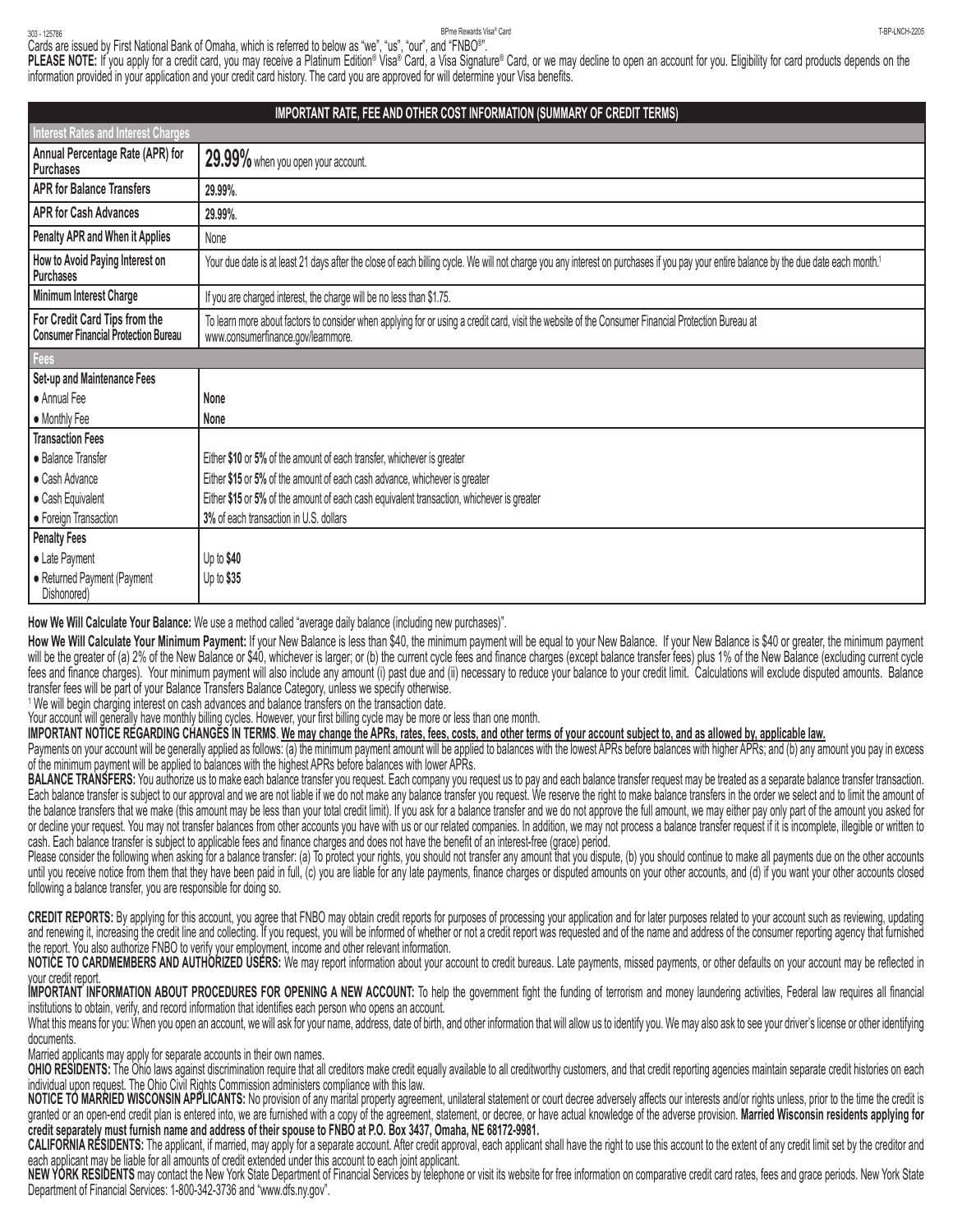**ARBITRATION NOTICE:** You understand that any Cardmember Agreement you receive will contain an arbitration provision that may substantially limit your rights in the event of a dispute, including your right to litigate in court or have a jury trial, discovery and appeal rights, and the right to participate in court or in arbitration as a representative or member of a class action. Please review the Cardmember Agreement and its arbitratio provision carefully before you use or allow someone else to use an account.

The arbitration provision will not apply to you if, at the time your account is opened, you are a covered borrower under the Military Lending Act and U.S. Department of Defense regulations (32 C.F.R. pt. 232). For example, you would generally be a covered borrower if, at the time your account is opened, you are: (1) a member of the U.S. armed forces on active duty under a call or order not specifying a period of 30 days or less; (2) an active Guard or Reserve; or (3) a spouse or dependent of a person who qualifies under (1) or (2).

## **IMPORTANT REWARDS PROGRAM INFORMATION**

## **BPME REWARDS VISA® PROGRAM TERMS AND CONDITIONS SUMMARY**

Please read this Terms and Conditions Summary for important information about the BPme Rewards Visa® Program (the "Program"). First National Bank of Omaha, is referred to below as "we," "us," "our" and "FNBO®" FNBO is the issuer of the Credit Card account(s) ("Account") and the sponsor of the Program. The Program is dependent on the participation and cooperation of BP Products North America Inc. (referred to as "BP"). If you become an approved cardmember and you are not already a member of BP's BPme Rewards program, we will share your name, email, and phone number with BP so BP can begin your enrollment in BPme Rewards. You will not become a member of BPme Rewards or start earning BPme bonus offers unless you set a password and complete your registration. BP is solely responsible for the rules and administration of BPme Rewards, which is governed by separate terms and conditions found at https://www.bp.com/en\_us/united-states/home/terms-and-conditions.html#tab\_bpme-and-bpme-rewards. BP's privacy policy can be found at https://www.bp.com/en\_us/united-states/home/privacy-statement.html.

**Complete Program Terms and Conditions (including additional limitations and restrictions) will be provided to you if you become an approved cardmember.**

| EARN A DISCOUNT ON BP<br><b>FUEL PURCHASES</b> | Earn an immediate \$0.15 per gallon price reduction on BP Fuel Purchases posted to the Account on or after the Enrollment Date in the Program.                                                                                                                                                                                                                                                                |
|------------------------------------------------|---------------------------------------------------------------------------------------------------------------------------------------------------------------------------------------------------------------------------------------------------------------------------------------------------------------------------------------------------------------------------------------------------------------|
| <b>EARN POINTS</b>                             | Earn 5 points (equal to 5% back) for each \$1.00 of BP In-Store Purchases posted to the Account. NOTE: BP Fuel Purchases will not earn points.*                                                                                                                                                                                                                                                               |
|                                                | Earn 3 points (equal to 3% back) for each \$1.00 of Grocery Purchases or Dining Purchases posted to the Account.                                                                                                                                                                                                                                                                                              |
|                                                | Earn 1 point (equal to 1% back) for each \$1.00 of Net Purchases posted to the Account that is not from a BP In-Store Purchase, BP Fuel Purchase, Grocery Purchase, or Dining<br>Purchase.                                                                                                                                                                                                                    |
| <b>ANNUAL PROGRAM FEE</b>                      | There is no annual Program fee. However, please review the "Fees" Section in this Summary of Credit Terms for information on possible annual or monthly set-up and<br>maintenance fees associated with the Account.                                                                                                                                                                                           |
| <b>LIMIT ON POINTS EARNED</b>                  | There is no limit on the number of points that can be earned, but if we offer bonus points, we may limit the number of bonus points awarded for certain purchases and/or<br>promotions.                                                                                                                                                                                                                       |
| <b>POINT EXPIRATION</b>                        | Points are redeemed on a first-in, first-out basis and points will expire on or after the fifth anniversary of when they were awarded.                                                                                                                                                                                                                                                                        |
| <b>POINT FORFEITURE</b>                        | If the Account is closed for any reason, enrollment in the Program will be terminated and any accumulated points will be forfeited.                                                                                                                                                                                                                                                                           |
| <b>POINT REDEMPTION</b>                        | Points can be redeemed for (collectively, the "Rewards"):<br>• Cash back (in 2,500 point increments equaling \$25)<br>o as a statement credit to the Account,<br>o an ACH deposit to any checking or savings account (ABA routing number required), or<br>o as a check sent by mail<br>· Gift cards/certificates<br>• Merchandise<br>• Travel (airline, hotel, and car rentals)<br>• Other goods and services |
| <b>REDEMPTION REQUESTS</b>                     | Available 24/7 through online access or toll-free customer service during hours of operation; additional information about redemption will be provided if you become a<br>cardmember.                                                                                                                                                                                                                         |

**ENROLLMENT:** To participate in the Program, the Account must be open. The "Enrollment Date" is the date the Account is opened or, if later, the date enrollment in the Program is completed. Program membership will be automatically renewed each year with the Terms and Conditions and the fees, if any, then in effect, until we are notified that the card is being cancelled or enrollment in the Program is terminated as otherwise permitte by these Terms and Conditions.

**NET PURCHASES: "Net Purchases"** are authorized, new purchases posted to the Account on or after the Enrollment Date, excluding refunds, credits (for returned merchandise or otherwise), and disputed billing items. Net Purchases do not include: (a) annual fees, finance charges, and other fees or charges posted by us to the Account; (b) cash advances (including, but not limited to, purchases of money orders or other cash equivalents) or special check transactions; (c) balance transfers; (d) charges for other products, services, or benefits that we provide; or (e) other transactions that we determine not to be eligible. "BP In-Store Purchases" are Net Purchases that are (a) in-store purchases (not of gasloine or diesel), including in-store purchases of car washes, or outside purchases of car washes made directly at the car wash teller or at the pump; (b) made at participating BP locations; and (c) posted to the Account on or after enrollment in the Program. "BP Fuel Purchases" are purchases of (a) gasoline or diesel only; (b) made at a participating BP location, and (c) paid for at the fuel pump or in-store using only the Account. The \$0.15 per gallon price reduction on BP Fuel Purchases includes a \$0.05 per gallon price reduction from BP in addition to a \$0.10 price reduction from the Program. Discontinuing or failing to complete your BPme membership will not impact your ability to obtain the full \$0.15 per gallon price reduction. \*NOTE: BP Fuel Purchases using a mobile wallet (such as Apple Pay<sup>®</sup>) will **not receive a price reduction, but instead will be treated as Net Purchases and earn 1 point per \$1.00 spent, if payment system infrastructure is not in place to provide the price reduction instead of points. If, for other technical reasons, all or a portion of the immediate \$0.15 per gallon price reduction on BP Fuel Purchases is not available at the pump, it will be received as a statement credit 6-8 weeks after the purchase."Grocery Purchases"** are Net Purchases made at any merchant whose merchant category code ("MCC") is classified by the payment card industry as "Grocery Stores and Supermarkets" (MCC 5411), "Freezer and Locker Meat Provisioners" (MCC 5422), "Candy, Nut, and Confectionary Store" (MCC 5441), "Dairy Products Stores" (MCC 5451), "Bakeries" (MCC 5462), "Misc. Food Stores, Convenience Stores and Specialty Markets" (MCC 5499), or "Package Stores – Beer, Wine, and Liquor" (MCC 5921). Merchants that sell grocery items may not necessarily have one of these MCCs.**"Dining Purchases"** are Net Purchases made at any merchant whose merchant category code ("MCC") is classified by the payment card industry as "Caterers" (MCC 5811), "Eating Places and Restaurants" (MCC 5812), "Drinking Places (Alcoholic Beverages) - Bars, Taverns, Cocktail Lounges, Nightclubs and Discotheques" (MCC 5813),"Fast Food Restaurants" (MCC 5814).**The MCC** is a four-digit code used by the payment card industry to classify a merchant's primary business. Some merchants may have multiple MCCs (even within the same retail location) and some merchants might be expected to be classified into one of the MCCs identified above, but they may not be classified as such. This could affect whether purchases made from such merchants will qualify as Grocery Purchases, Dining Purchases, or other Net Purchases and, as a result, how many points will be earned on such transactions. We do not assign MCCs to merchants and we are not responsible for confirming or monitoring the MCC assignments made by the payment card networks.

We reserve the right to determine, in our sole discretion, whether transactions qualify as BP In-Store Purchases, BP Fuel Purchases, Grocery Purchases, Dining Purchases, or Net Purchases, and our determinations shall be final.

POINTS: Points are not earned in the Program until they appear on the Account billing statement. Points may be deducted for awards based on purchases that are subsequently subject to a refund, credit, or dispute, which could result in a negative point balance. We reserve the right to retroactively correct errors made in point awards. Points will not be earned if the Account cannot be used for new purchases or participation in the Program has been suspended. If a credit card is reported lost or stolen, we will temporarily suspend our awarding of points in the Program until a new card is issued. At our sole discretion, we may award additional bonus points in connection with certain purchases and/or promotions. Additional details and additional terms and conditions will be provided with such offers and are in addition to the Program Terms and Conditions unless otherwise specified therein. We reserve the right to determine which Net Purchases are eligible for bonus points.

REWARDS AND REDEMPTION: Point redemption may be subject to shipping, handling, or other fees. Redemption requests are subject to point balance verification. Upon verification of the point balance, if the Account does not have enough points to redeem for a particular Reward, the Reward may still be obtained by redeeming at least 1,000 points toward the Reward and then paying the balance owed for the Reward with a credit card. If a credit card is reported lost or stolen, the ability to redeem points will be temporarily suspended until a new card is issued.